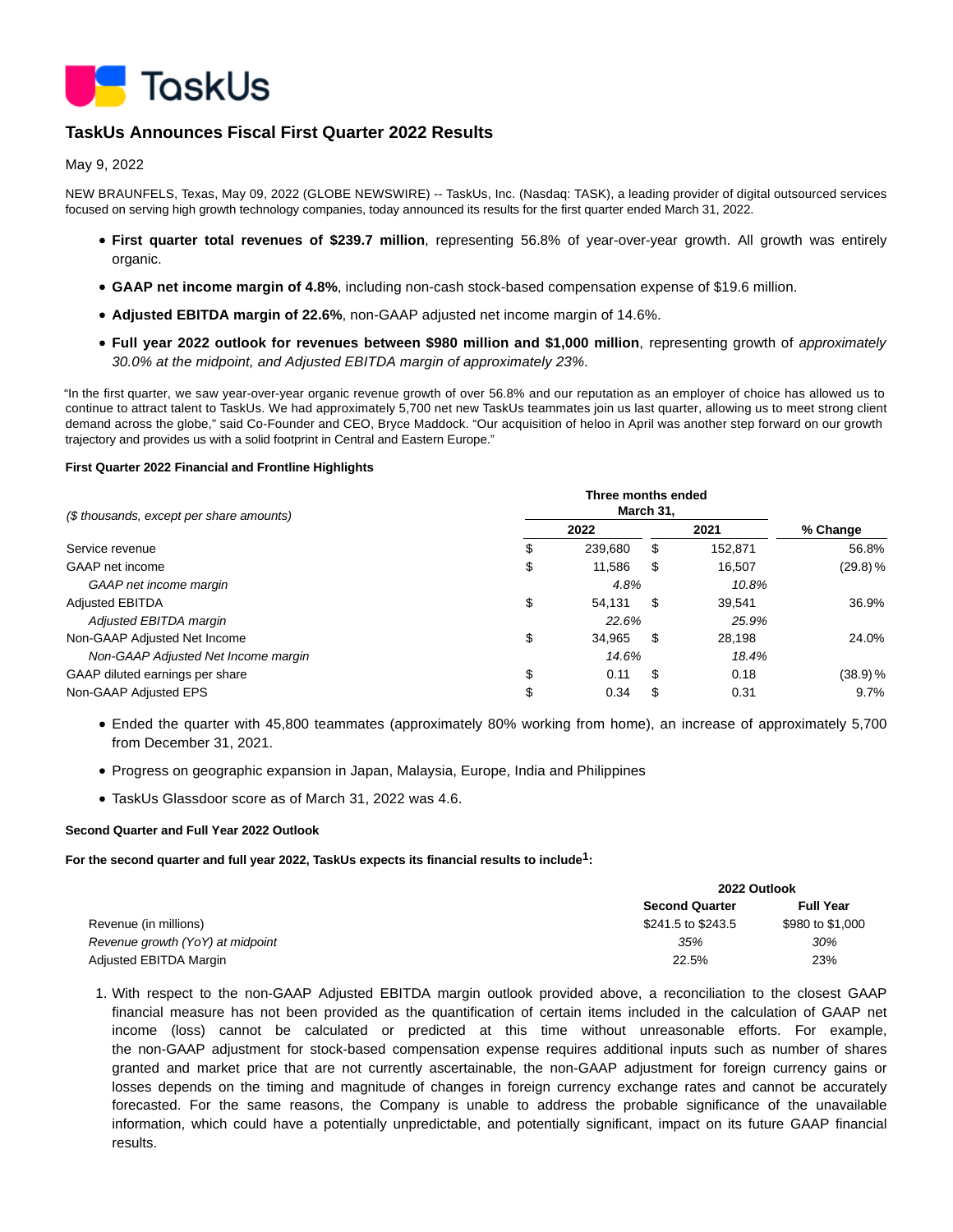### **Conference Call Information**

TaskUs senior management will host a conference call today to discuss the Company's first quarter 2022 financial results and financial outlook. This call is scheduled to begin at 5:00 pm ET and can be accessed by dialing 877-407-2988 from the United States or Canada or +1 201-389-0923 from other international locations. To listen to a live audio webcast, please visit TaskUs' Investor Relations website at IR.Taskus.com. A replay of the audio webcast will be available for 90 days on the same website following the call. After the conference call and webcast, the Company plans to make a slide presentation and other materials available on its website.

### **About TaskUs**

TaskUs is a provider of outsourced digital services and next-generation customer experience to innovative and disruptive technology companies, helping its clients represent, protect and grow their brands. Leveraging a cloud-based infrastructure, TaskUs serves clients in the fastest-growing sectors, including social media, e-commerce, gaming, streaming media, food delivery and ridesharing, HiTech, FinTech and HealthTech. As of March 31, 2022, TaskUs had approximately 45,800 employees across twenty-three locations in 12 countries, including the United States, the Philippines and India.

### **Forward-Looking Statements**

This press release contains "forward-looking statements" within the meaning of the Private Securities Litigation Reform Act of 1995. Forward-looking statements include all statements that are not historical facts, and further include, without limitation, statements reflecting our current views with respect to, among other things, our operations, our financial performance, our industry, the impact of the COVID-19 global pandemic on our business, and other non-historical statements including the statements in the "Second Quarter and Full Year 2022 Outlook" section of this press release. In some cases, you can identify these forward-looking statements by the use of words such as "outlook," "believes," "expects," "potential," "continues," "may," "will," "should," "could," "seeks," "predicts," "intends," "trends," "plans," "estimates," "anticipates" or the negative version of these words or other comparable words. Such forward-looking statements are subject to various risks and uncertainties. Accordingly, there are or will be important factors that could cause actual outcomes or results to differ materially from those indicated in these statements. These factors include but are not limited to: the dependence of our business on key clients; the risk of loss of business or non-payment from significant clients; our failure to cost-effectively acquire new, high-growth clients; the risk that we may provide inadequate service or cause disruptions in our clients' businesses or fail to comply with the quality standards required by our clients under our agreements; unauthorized or improper disclosure of personal or other sensitive information, or security breaches and incidents; negative publicity or liability or difficulty retaining and recruiting employees; our failure to detect and deter criminal or fraudulent activities or other misconduct by our employees; global economic and political conditions, especially in the social media and meal delivery and transport industries from which we generate most of our revenue; the dependence of our business on our international operations, particularly in the Philippines and India; our failure to comply with applicable privacy and data security laws and regulations; substantial increases in the costs of technology and telecommunications services or our inability to attract and retain the necessary technologists; our inability to adapt our services and solutions to changes in technology and client expectations; fluctuations against the U.S. dollar in the local currencies in the countries in which we operate; our inability to maintain and enhance our brand; competitive pricing pressure; our dependence on senior management and key employees; the ongoing COVID-19 pandemic, including the resulting global economic uncertainty and measures taken in response to the pandemic; the control of affiliates of Blackstone Inc. and our Co-Founders over us; and the dual class structure of our common stock. Additional risks and uncertainties include but are not limited to those described under "Risk Factors" in the Company's Annual Report on Form 10-K for the year ended December 31, 2021 (the "Annual Report") filed with the Securities and Exchange Commission (the "SEC") on March 9, 2022, as such factors may be updated from time to time in our periodic filings with the SEC, which are accessible on the SEC's website at www.sec.gov. These factors should not be construed as exhaustive and should be read in conjunction with the other cautionary statements that are included in the Company's SEC filings. TaskUs undertakes no obligation to publicly update or review any forward-looking statement, whether as a result of new information, future developments or otherwise, except as required by law.

### **Non-GAAP Measures**

TaskUs supplements results reported in accordance with United States generally accepted accounting principles, referred to as GAAP, with non-GAAP financial measures, such as Adjusted Net Income, Adjusted Net Income Margin, Adjusted EPS, EBITDA and Adjusted EBITDA and Adjusted EBITDA Margin. Management believes these measures help illustrate underlying trends in TaskUs' business and uses the measures to establish budgets and operational goals, communicate internally and externally, for managing TaskUs' business and evaluating its performance. Management also believes these measures help investors compare TaskUs' operating performance with its results in prior periods. TaskUs anticipates that it will continue to report both GAAP and certain non-GAAP financial measures in its financial results, including non-GAAP results that exclude the impact of certain costs, losses and gains that are required to be included in our profit and loss measures under GAAP. Because TaskUs' reported non-GAAP financial measures are not calculated in accordance with GAAP, these measures are not comparable to GAAP and may not be comparable to similarly described non-GAAP measures reported by other companies within TaskUs' industry. Consequently, TaskUs' non-GAAP financial measures should not be evaluated in isolation or supplant comparable GAAP measures, but rather, should be considered together with the information in TaskUs' consolidated financial statements, which are prepared in accordance with GAAP. Definitions of non-GAAP financial measures and the reconciliations to the most directly comparable measures in accordance with GAAP are provided in subsequent sections of this press release narrative and supplemental schedules.

### **Investor Contact**

Alan Katz, VP, Investor Relations

IR@TaskUs.com

**Media Contact**

Jonathan Keehner / Tanner Kaufman

Joele Frank, Wilkinson Brimmer Katcher

(212) 355-4449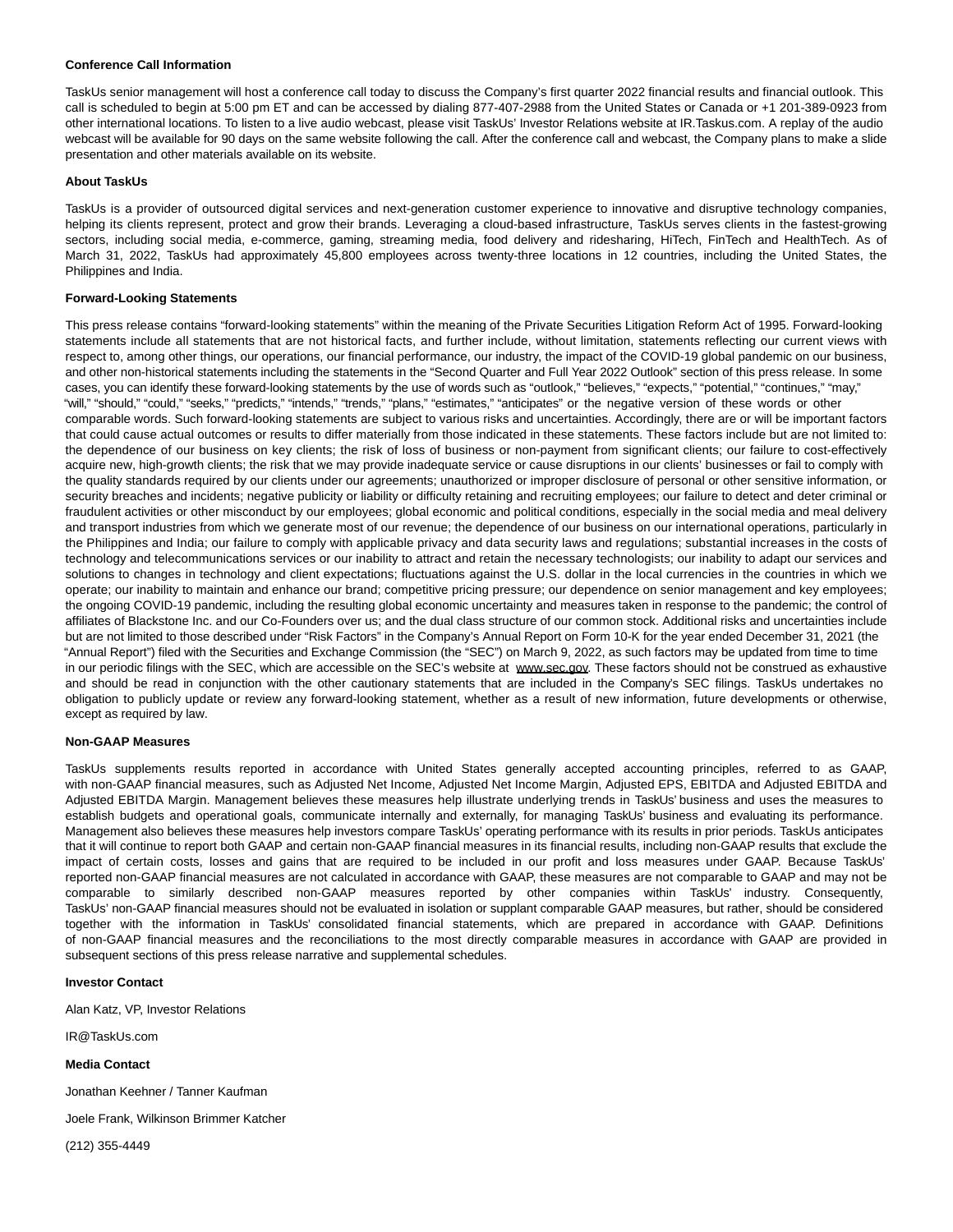# **TaskUs, Inc. Condensed Consolidated Statements of Operations (unaudited)**

(in thousands, except per share data)

|                                                       | Three months ended March 31, |             |      |            |
|-------------------------------------------------------|------------------------------|-------------|------|------------|
|                                                       |                              | 2022        |      | 2021       |
| Service revenue                                       | \$                           | 239,680     | \$   | 152,871    |
| Operating expenses:                                   |                              |             |      |            |
| Cost of services                                      |                              | 141,282     |      | 88,030     |
| Selling, general, and administrative expense          |                              | 64,247      |      | 31,498     |
| Depreciation                                          |                              | 8,901       |      | 6,203      |
| Amortization of intangible assets                     |                              | 4,711       |      | 4,712      |
| Loss (gain) on disposal of assets                     |                              | (15)        |      | 27         |
| Total operating expenses                              |                              | 219,126     |      | 130,470    |
| Operating income                                      |                              | 20,554      |      | 22,401     |
| Other expense                                         |                              | 1,053       |      | 754        |
| Financing expenses                                    |                              | 1,602       |      | 1,581      |
| Income before income taxes                            |                              | 17,899      |      | 20,066     |
| Provision for income taxes                            |                              | 6,313       |      | 3,559      |
| Net income                                            |                              | 11,586      | \$   | 16,507     |
| Net income per common share:                          |                              |             |      |            |
| Basic                                                 | \$                           | 0.12        | - \$ | 0.18       |
| <b>Diluted</b>                                        | \$                           | 0.11        | \$   | 0.18       |
| Weighted-average number of common shares outstanding: |                              |             |      |            |
| Basic                                                 |                              | 97,481,412  |      | 91,737,020 |
| <b>Diluted</b>                                        |                              | 104,122,026 |      | 91,737,020 |

# **TaskUs, Inc.**

**Condensed Consolidated Balance Sheets (unaudited)**

(in thousands)

|                                                                                                     | March 31,<br>2022 | December 31,<br>2021 |
|-----------------------------------------------------------------------------------------------------|-------------------|----------------------|
| <b>Assets</b>                                                                                       |                   |                      |
| Current assets:                                                                                     |                   |                      |
| Cash<br>\$                                                                                          | 77,074 \$         | 63,584               |
| Accounts receivable, net of allowance for doubtful accounts of \$2,298 and \$1,819, as of March 31, |                   |                      |
| 2022 and December 31, 2021, respectively                                                            | 172,391           | 162,895              |
| Other receivables                                                                                   | 669               | 597                  |
| Prepaid expenses                                                                                    | 12,498            | 10,939               |
| Income tax receivable                                                                               | 160               | 3,863                |
| Other current assets                                                                                | 5,218             | 4,428                |
| Total current assets                                                                                | 268,010           | 246,306              |
| Noncurrent assets:                                                                                  |                   |                      |
| Property and equipment, net                                                                         | 87,639            | 80,046               |
| Deferred tax assets                                                                                 | 1,442             | 1,441                |
| Intangibles                                                                                         | 216,737           | 221,448              |
| Goodwill                                                                                            | 195,735           | 195,735              |
| Other noncurrent assets                                                                             | 5,202             | 5,022                |
| Total noncurrent assets                                                                             | 506,755           | 503,692              |
| <b>Total assets</b>                                                                                 | 774,765           | 749,998<br>\$        |
| <b>Liabilities and Shareholders' Equity</b>                                                         |                   |                      |
| Liabilities:                                                                                        |                   |                      |
| Current liabilities:                                                                                |                   |                      |
| \$<br>Accounts payable and accrued liabilities                                                      | 39,774 \$         | 40,890               |
| Accrued payroll and employee-related liabilities                                                    | 34,716            | 36,670               |
| Current portion of debt                                                                             | 52,447            | 51,135               |
| Current portion of income tax payable                                                               | 3,348             | 2,416                |
| Deferred revenue                                                                                    | 4,873             | 4,095                |
| Deferred rent                                                                                       | 481               | 735                  |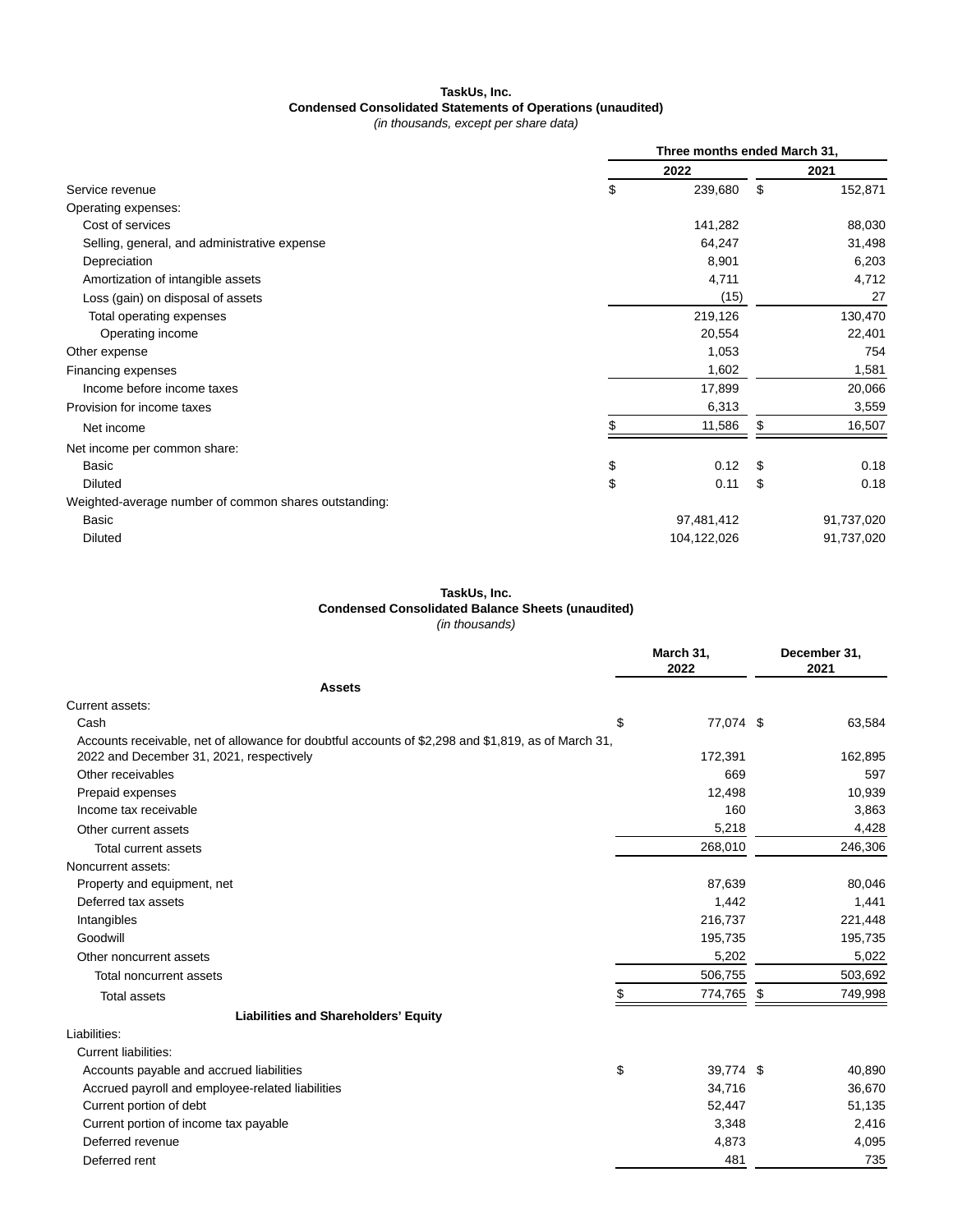| <b>Total current liabilities</b>                 | 135,639 | 135,941 |
|--------------------------------------------------|---------|---------|
| Noncurrent liabilities:                          |         |         |
| Income tax payable                               | 2.886   | 2.886   |
| Long-term debt                                   | 183.441 | 187,240 |
| Deferred rent                                    | 3,386   | 2.749   |
| Accrued payroll and employee-related liabilities | 2,078   | 1,813   |
| Deferred tax liabilities                         | 40,235  | 40,235  |
| Total noncurrent liabilities                     | 232,026 | 234,923 |
| <b>Total liabilities</b>                         | 367,665 | 370,864 |
| Total shareholders' equity                       | 407,100 | 379,134 |
| Total liabilities and shareholders' equity       | 774,765 | 749,998 |
|                                                  |         |         |

**TaskUs, Inc.**

# **Condensed Consolidated Statement of Cash Flows (unaudited)**

(in thousands)

|                                                                                   | Three months ended March 31, |           |    |           |
|-----------------------------------------------------------------------------------|------------------------------|-----------|----|-----------|
|                                                                                   |                              | 2022      |    | 2021      |
| Cash flows from operating activities:                                             |                              |           |    |           |
| Net income                                                                        | \$                           | 11,586    | \$ | 16,507    |
| Adjustments to reconcile net income to net cash provided by operating activities: |                              |           |    |           |
| Depreciation                                                                      |                              | 8,901     |    | 6,203     |
| Amortization of intangibles                                                       |                              | 4,711     |    | 4,712     |
| Amortization of debt financing fees                                               |                              | 139       |    | 114       |
| Loss (gain) on disposal of assets                                                 |                              | (15)      |    | 27        |
| Provision for losses on accounts receivable                                       |                              | 479       |    | 231       |
| Unrealized foreign exchange losses on forward contracts                           |                              | 759       |    | 1,820     |
| Deferred taxes                                                                    |                              | (19)      |    |           |
| Stock-based compensation expense                                                  |                              | 19,605    |    |           |
| Changes in operating assets and liabilities:                                      |                              |           |    |           |
| Accounts receivable                                                               |                              | (9,979)   |    | (6, 106)  |
| Other receivables, prepaid expenses, and other current assets                     |                              | (2, 478)  |    | 1,558     |
| Other noncurrent assets                                                           |                              | (223)     |    | (297)     |
| Accounts payable and accrued liabilities                                          |                              | (1,071)   |    | 471       |
| Accrued payroll and employee-related liabilities                                  |                              | (1, 392)  |    | 8,755     |
| Income tax payable                                                                |                              | 4,686     |    | 5,037     |
| Deferred revenue                                                                  |                              | 779       |    | 666       |
| Deferred rent                                                                     |                              | 422       |    | 224       |
| Net cash provided by operating activities                                         |                              | 36,890    |    | 39,922    |
| Cash flows from investing activities:                                             |                              |           |    |           |
| Purchase of property and equipment                                                |                              | (17, 770) |    | (10, 127) |
| Net cash used in investing activities                                             |                              | (17, 770) |    | (10, 127) |
| Cash flows from financing activities:                                             |                              |           |    |           |
| Payments on long-term debt                                                        |                              | (2,625)   |    | (1, 313)  |
| Payments for taxes related to net share settlement                                |                              | (1,469)   |    |           |
| Net cash used in financing activities                                             |                              | (4,094)   |    | (1, 313)  |
| Increase in cash and cash equivalents                                             |                              | 15,026    |    | 28,482    |
| Effect of exchange rate changes on cash                                           |                              | (1,536)   |    | (717)     |
| Cash and cash equivalents at beginning of period                                  |                              | 63,584    |    | 107,728   |
| Cash and cash equivalents at end of period                                        | \$                           | 77,074    | \$ | 135,493   |

## **TaskUs, Inc. Non-GAAP Reconciliations** Adjusted EBITDA (unaudited) (in thousands, except margin amounts)

|                            | Three months ended March 31, |        |   |        |
|----------------------------|------------------------------|--------|---|--------|
|                            |                              | 2022   |   | 2021   |
| Net income                 | \$                           | 11.586 | S | 16,507 |
| Provision for income taxes |                              | 6,313  |   | 3,559  |
| Financing expenses         |                              | 1,602  |   | 1,581  |
| Depreciation               |                              | 8,901  |   | 6,203  |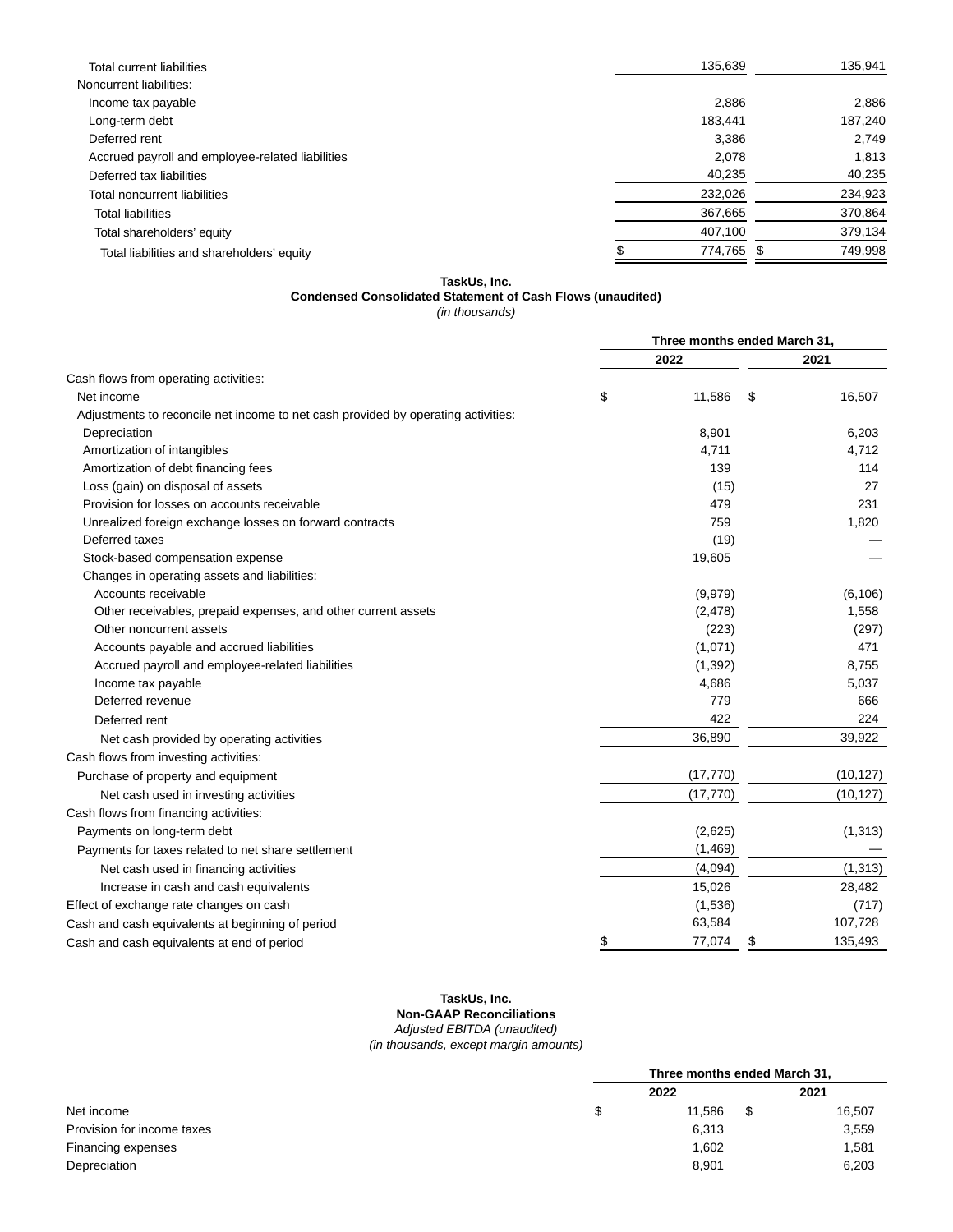| Amortization of intangible assets               | 4,711        | 4,712        |
|-------------------------------------------------|--------------|--------------|
| <b>EBITDA</b>                                   | \$<br>33,113 | \$<br>32,562 |
| Transaction costs <sup>(1)</sup>                | 192          | 3,329        |
| Foreign currency losses <sup>(2)</sup>          | 1,153        | 787          |
| Loss (gain) on disposal of assets               | (15)         | 27           |
| COVID-19 related expenses $(3)$                 |              | 2,394        |
| Natural disaster <sup>(4)</sup>                 |              | 442          |
| Stock-based compensation expense <sup>(5)</sup> | 19,688       |              |
| <b>Adjusted EBITDA</b>                          | 54,131       | 39,541       |
| Net Income Margin <sup>(6)</sup>                | 4.8%         | 10.8%        |
| Adjusted EBITDA Margin <sup>(6)</sup>           | 22.6%        | 25.9%        |

(1) Represents non-recurring professional service fees related to the acquisition of heloo in 2022 and the preparation for public offerings that have been expensed during the period in 2021.

(2) Realized and unrealized foreign currency losses include the effect of fair market value changes of forward contracts and remeasurement of U.S. dollar-denominated accounts to foreign currency.

(3) Represents incremental expenses incurred related to the transition to a virtual operating model and incentive and leave pay granted to employees that are directly attributable to the COVID-19 pandemic.

(4) Represents one-time costs associated with emergency housing, transportation costs and bonuses for our employees in connection with the natural disaster related to the severe winter storm in Texas in February 2021.

(5) Represents stock-based compensation expense and employer payroll tax associated with equity-classified awards.

(6) Net Income Margin represents net income divided by service revenue and Adjusted Net Income Margin represents Adjusted Net Income divided by service revenue.

### **TaskUs, Inc. Non-GAAP Reconciliations**

Adjusted Net Income (unaudited)

(in thousands, except margin amounts)

|                                                 | Three months ended March 31. |         |    |        |  |
|-------------------------------------------------|------------------------------|---------|----|--------|--|
|                                                 | 2022                         |         |    | 2021   |  |
| Net income                                      | \$                           | 11,586  | \$ | 16,507 |  |
| Amortization of intangible assets               |                              | 4,711   |    | 4,712  |  |
| Transaction costs <sup>(1)</sup>                |                              | 192     |    | 3,329  |  |
| Foreign currency losses <sup>(2)</sup>          |                              | 1,153   |    | 787    |  |
| Loss (gain) on disposal of assets               |                              | (15)    |    | 27     |  |
| COVID-19 related expenses <sup>(3)</sup>        |                              |         |    | 2,394  |  |
| Natural disaster costs <sup>(4)</sup>           |                              |         |    | 442    |  |
| Stock-based compensation expense <sup>(5)</sup> |                              | 19,688  |    |        |  |
| Tax impacts of adjustments <sup>(6)</sup>       |                              | (2,350) |    |        |  |
| Adjusted Net Income                             |                              | 34,965  |    | 28,198 |  |
| Net Income Margin <sup>(7)</sup>                |                              | 4.8%    |    | 10.8%  |  |
| Adjusted Net Income Margin <sup>(7)</sup>       |                              | 14.6%   |    | 18.4%  |  |

- (1) Represents non-recurring professional service fees related to the acquisition of heloo in 2022 and the preparation for public offerings that have been expensed during the period in 2021.
- (2) Realized and unrealized foreign currency losses include the effect of fair market value changes of forward contracts and remeasurement of U.S. dollar-denominated accounts to foreign currency.

(3) Represents incremental expenses incurred related to the transition to a virtual operating model and incentive and leave pay granted to employees that are directly attributable to the COVID-19 pandemic.

(4) Represents one-time costs associated with emergency housing, transportation costs and bonuses for our employees in connection with the natural disaster related to the severe winter storm in Texas in February 2021.

(5) Represents stock-based compensation expense and employer payroll tax associated with equity-classified awards.

- (6) Represents tax impacts of adjustments to net income which resulted in a tax benefit during the period, including stock-based compensation expense after the IPO.
- (7) Net Income Margin represents net income divided by service revenue and Adjusted Net Income Margin represents Adjusted Net Income divided by service revenue.